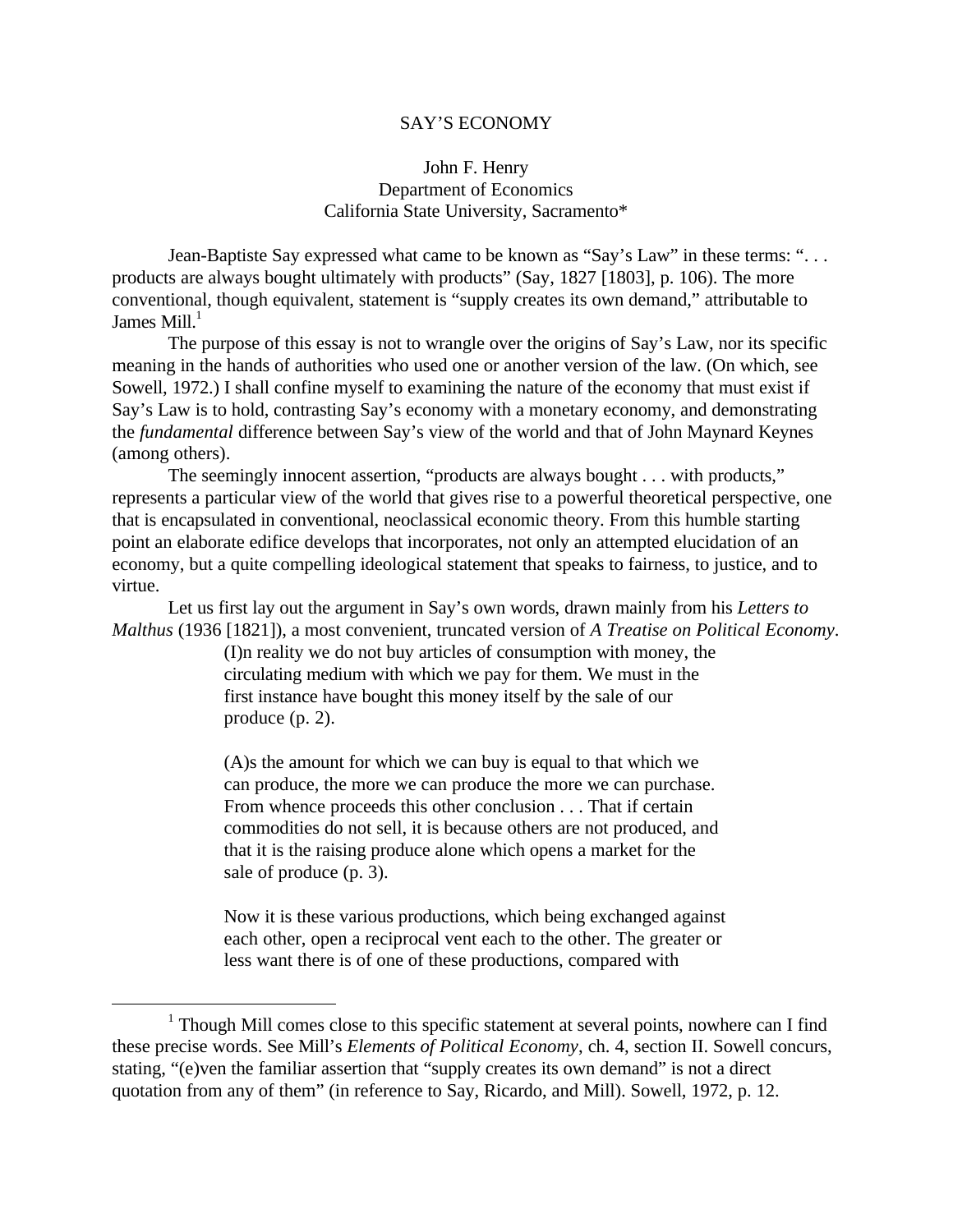others, determines an exchange at a greater or less price . . . (p. 14).

(T) he value of things  $\dots$  is founded on their utility  $\dots$  (p. 10).

The nature of the demand will determine the nature of the productions  $\dots$  (p. 51).

These sacrifices are the price we pay to obtain (products). You call these sacrifices . . . by the name of labor, which is an insufficient expression, for they include the concurrence of land and capital. I call them *productive service* (p. 12).

Money is nothing in this matter than a passing agent, which, the exchange once complete, has nothing more to do with it, but is employed in other exchanges (p. 14).

Where the capitals become too abundant, the interest which the capitalists derive from them becomes too low to balance the privations they impose upon themselves by their savings. Safe employment for capital will be difficult to be found; capitals are employed abroad (p. 37).

Say develops his argument by assuming a hypothetical peasant economy in which a collection of individual producers, each in control of his own "productive services"—including labor—brings the results of its efforts to market (1827 [1803] , p. 72). True, labor, capital, and land may be owned by separate entities, but they are equivalent in that all contribute to the production of values: all are "loaned" (Ibid., p. 18) to the entrepreneur (or adventurer in the American edition of the *Treatise*), and all receive a "profit" based on their contribution (Ibid., pp. 269-70). Theoretically, then, as there is no fundamental or social distinction among the factors of production, their ownership or return, the peasant farmer can be seen as owning all the inputs, loaning these to himself, and—applying his entrepreneurial capabilities— producing output that is translated into income through the sale of that output; this income is then divided among wages, rent, interest and profit. Each specific income is thus a measure of the input's contribution to output.

When output is brought to market, the producers engage in barter. In *Letters*, Say, in response to a criticism of Malthus, attempts to distance himself from a barter economy (1936 [1821], p. 13), but it is very clear that his is such an economy. Indeed, in the *Treatise* he specifically equates exchange with barter (1827 [1803], p. 9, passim). This must be the case,for money is introduced only as a medium (or "intermedial object") of exchange that is invented to overcome the limitations imposed by barter—the double coincidence of wants and divisibility (Ibid., pp. 164-7). That is, the necessary trade relations (equated with exchange) must unfold *prior* to the development of money.

Imagine such a hypothetical economy in which all are individualized petty producers: each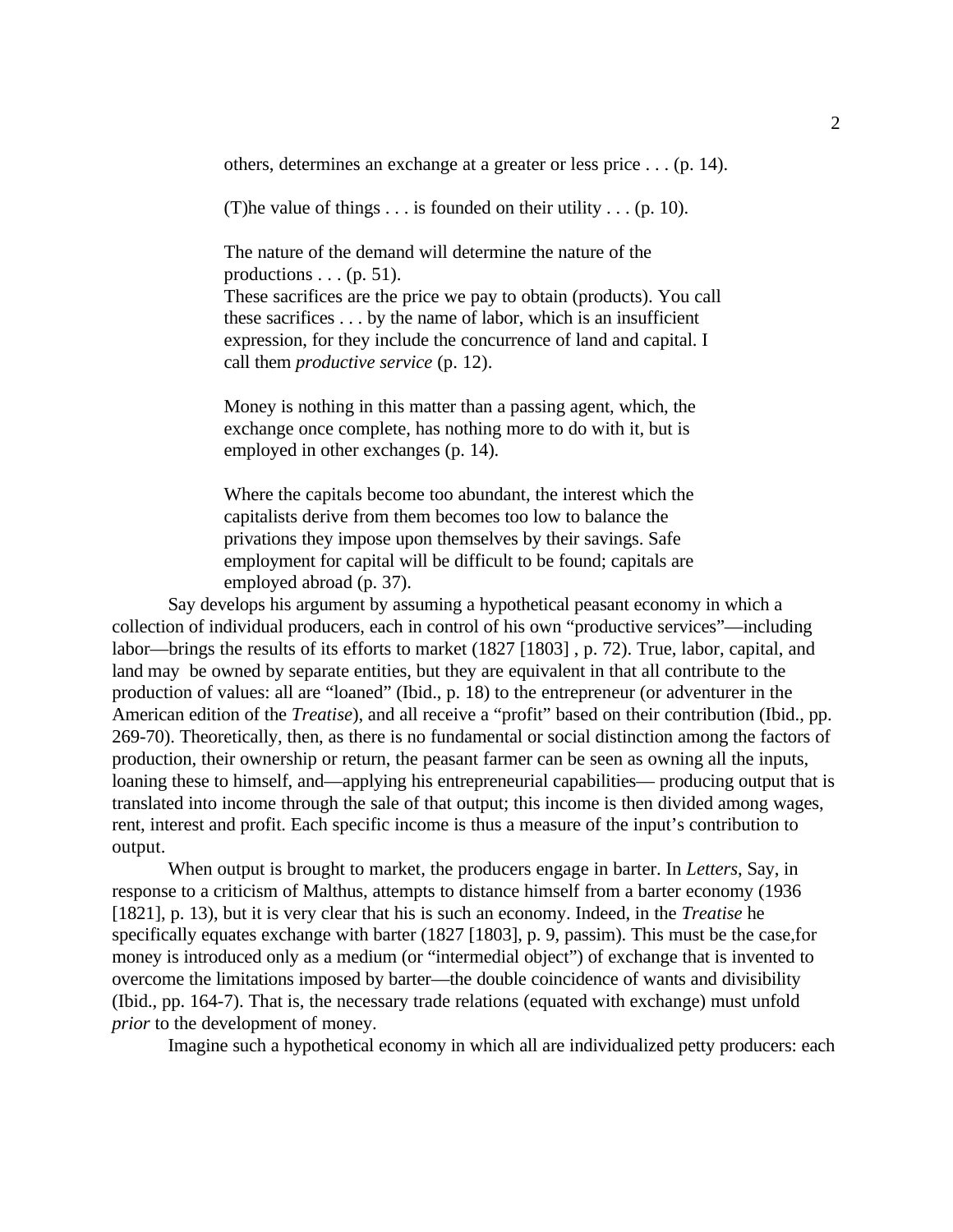owns sufficient property to allow self-sufficient production.<sup>2</sup> Yet, while self-sufficiency is possible, it is inefficient: individual labor has to be allocated to many different activities requiring different skills, learning time, etc. The advantages of specialization are realized and each producer concentrates on one productive activity. Labor now becomes more productive and aggregate output increases.

But, since the iron producer cannot eat iron and the corn producer cannot plow a field using corn husks, specialization requires trade. Markets are established where iron is traded for corn, the demand for corn beingdetermined by the amount of iron brought forward for trade. In an n-market economy, all products trade for all other products and aggregate demand is determined by aggregate supply. True, in any particular market there may be excess demand or supply, but these disequilibrium relations are managed through changes in relative prices and all markets eventually clear.

Should the iron producer decide to withdraw iron for trade to use that iron to build an additional foundry, there will obviously be an adjustment process affecting all individual markets. But interest rate adjustment (the price associated with capital) will ensure that sufficient investment outlets will be found for available savings, though this may require transferring those savings to other markets (international capital flows).

Indeed, rather than saving being a cause of insufficient demand and a drag on the economy—a "vice," according to Malthus—Say argues that saving is a virtuous act. As this speaks to a later point, let me quote directly:

> We are too much inclined to sacrifice the future for the present. The principle of every amendment is on the contrary the sacrifice of the temptations of the moment for the future good. This is the groundwork of all virtue, and of all wealth (Say, 1936 [1821], p. 38).

At some point, the act of trading physical goods becomes burdensome. Transaction costs (in the modern lexicon) become large enough to cause the invention of money as a medium of

 $2<sup>2</sup>$  I am not arguing here that Say's hypothetical peasant economy is a good representation of actual economies where such forms of production are significant. On real "peasant" economies, see Hoppe and Langton, 1994. In fact, there are marked economic and social differences between the hypothetical and the real peasant economies.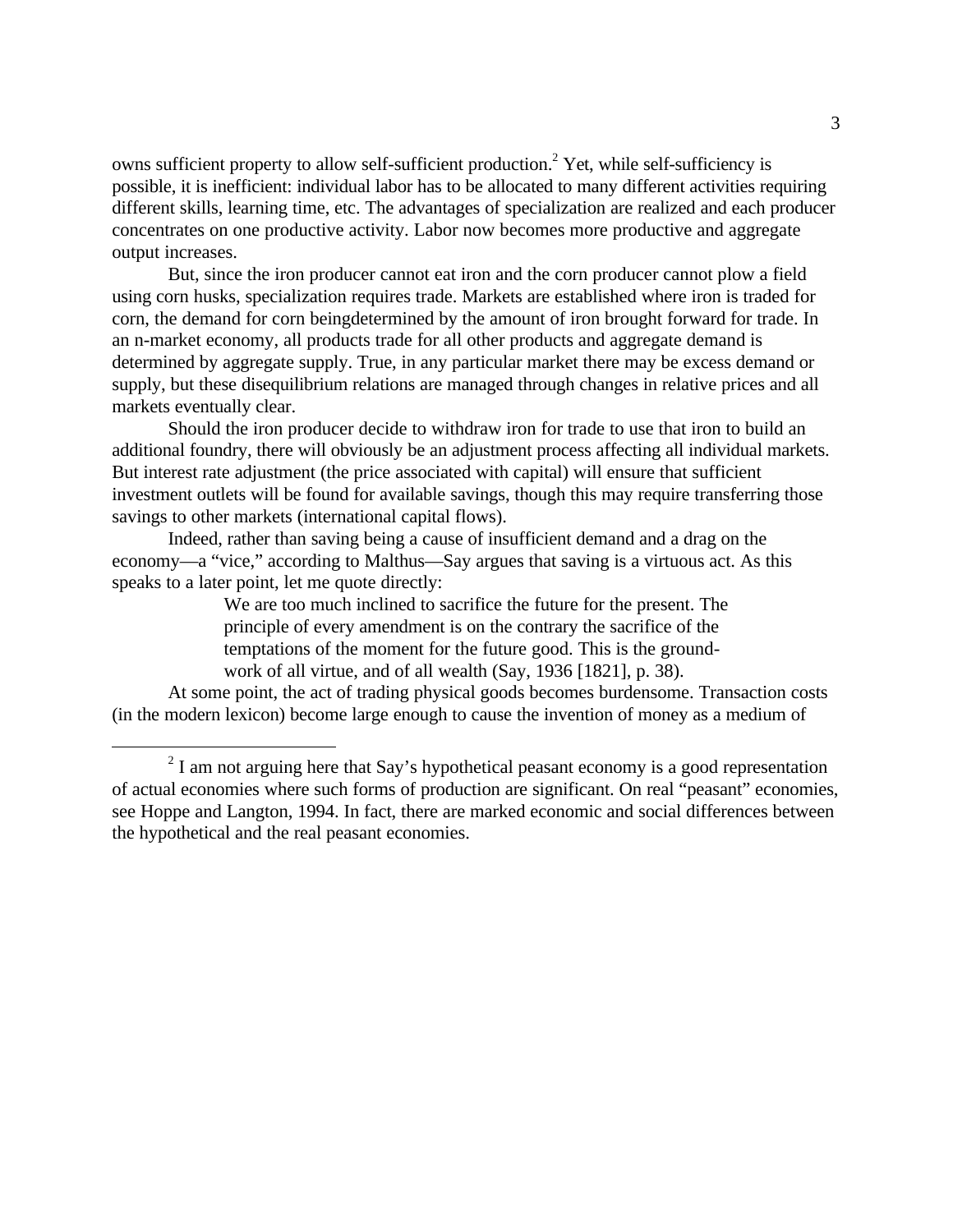exchange and all transactions now become more efficient.

The above is familiar enough and noncontentious. Before moving to the evaluation of Say's position, let me digress a bit and relate Say's economic argument to the perhaps more important social (or political, or moral) argument found in Say's work.

Initially, there is an explicit defense of private (individualized) property (though some limitations to private ownership are specified).

> Political economy views the right of property solely as the most powerful of all encouragements to the multiplication of wealth, and is satisfied with its actual stability, without inquiring about its origin or its safeguards. . . . There are some truths so completely selfevident, that demonstration is quite superfluous. This is one of that number. Who will attempt to deny, that, the certainty of enjoying the fruits of one's land, capital and labour, is the most powerful inducement to render them productive? Or who is dull enough to doubt, that no one knows so well as the proprietor how to make the best use of his property (Say, 1827 [1803), pp. 71-2)?

In modern terms, since costs and benefits are internalized in such propertied arrangements, the property-holder is able to undertake a rational calculation of marginal benefits and costs in determining the optimal output to produce: "The desirability of having an operable cost-benefit confrontation, especially one that is consistent with a goal that many value highly—individual freedom—argues strongly for *prima facie* solution based on private property rights. . . ." (Demsetz, 1982, p. 46). Indeed, in his *Letters*, Say frames the argument in a quite modern fashion: "You remark in many places, that man is naturally indolent. . . . Indeed you are right; nor do I hold a different opinion when I say that the utility of productions is no longer worth the productive services at the price one is obliged to pay for them" (1936 [1821], pp. 46-7).

Private property, then, promotes the work ethic. Because one is dependent for income (in real goods terms) on one's productive effort, to gain more income requires expending more effort. Indolence is punished in the form of less income. In commenting (erroneously) on the behavior of native Americans, for example, Say assumes that people are naturally lazy unless prodded to improve their lot through appropriate propertied arrangements (Ibid., p. 46).

Third, a propertied economy will generate social harmony:

The rest of this doctrine is not less useful, in as much as it shows us that capital and land are not productive, unless they become property sacred to the proprietors. That even the poor themselves are interested in defending the property of the rich, and consequently in the maintenance of good order; because a subversion, which never could do more than give them a fleeting prey, would take away from him a constant income (Ibid., pp. 55- 6).

In Rogin's evaluation, the essential point of the *Treatise* was to argue the case for both economic and social harmony among both individuals and social classes (Rogin, 1956, pp. 214-6, passim).

All of the above (and more) is consistent with a larger vision developed by Say as a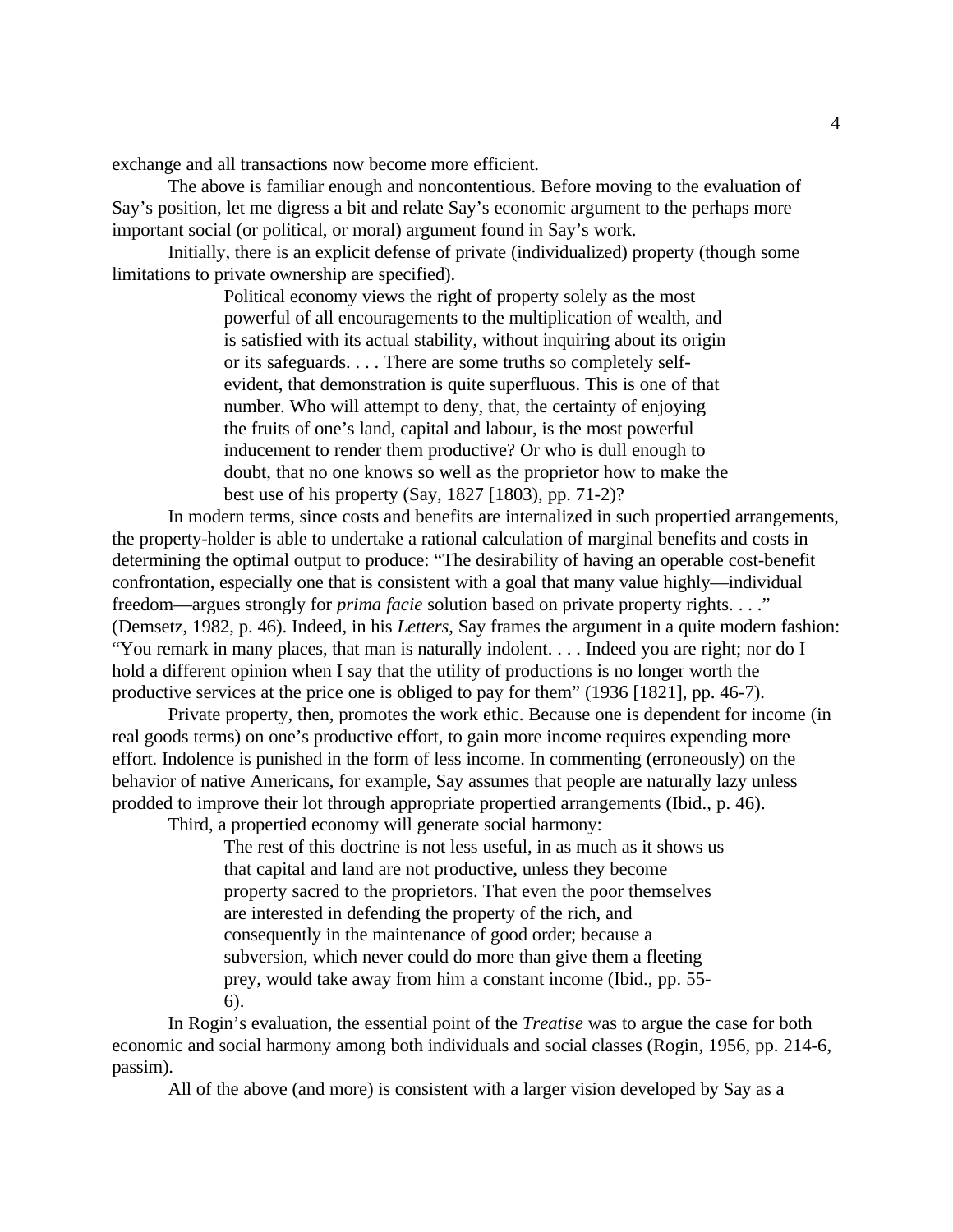consequence of his intimate relationship with the French revolutionary process and its vicissitudes. This vision was developed *prior* to the formation of his economic theory, but it was certainly informed by that theory and increasingly made consistent with that theory.

Say associated himself with the Girondist faction in the revolution, the party that best articulated the ideals of modern (big state) republicanism (Whatmore, 2000, p. xii, passim, on this point and for what follows). Moving beyond (or in contradiction to) the small-state republicanism of the enlightenment theorists—Rousseau, Montesquieu, Voltaire, et al.—the ideal promoted was a republic ". . . without hierarchical ranks, where forms of commerce were compatible with republican virtues and where moderate wealth was the norm. . . ." The culture (ostensibly) consistent with the above was one of ". . . industriousness, frugality, courage and moderation" (Ibid.).

Say's law and what follows from that principle are inextricably bound up with this view of the ideal state. Small property is necessary to promote a rough equality, independence and hard work. In *Olbie*, Say's 1798 essay on what constitutes a morally sound nation, he specifically attacks the "vices" of luxury, poverty and idleness. For Say, both the rich and the poor were cast in the same mold of idleness (though obviously for different reasons) (Ibid., p. 126). Say was essentially a rough egalitarian within the framework of propertied economic arrangements: an overriding concern of his was the avoidance of extreme income inequality.

More important, such a propertied arrangement would lead to a "virtuous" society in which "true" or "enlightened" self-interests (again, based on property) would coincide with the public interest—a harmonious society (Ibid., pp. 143-5). As well, commerce, rather than a corrupting force as in Rousseau, was shown to be consistent with virtue and the interests of the many. As the medium through which the trade of goods of equal value was facilitated, commercial activity promoted economic well-being for all. And, as merchants had to be viewed as trustworthy in order to succeed in their activities, honesty and integrity—characteristics of the virtuous republic—were thus elevated over dishonesty and improbity. (It should be noted that Say distinguished commercial activity *within* a republic from commercial societies such as Venice, because reliance on commerce rather than industry (work) promoted dangerous "manners" leading to luxury and idleness (Ibid., p. 126).

Lastly, while there is little room for government intervention in the economy (see the *Treatise*, pp. 75-148, for Say's position on the wasteful consequences of government actions, the corruption of republican virtues, etc.), there is a large scope for such intervention in society.<sup>3</sup> While Say argued that a properly functioning economy would be developed on the basis of a spontaneous order—a natural order in the marketplace—he did not hold the same position with regard to society: individual interests do not necessarily lead to good, republican society. People may not be aware of their "true" interests, those consistent with republican virtue and the contractual basis of society. The "enlightenered" legislator, in addition to developing and preserving appropriate property relations and rights, is to be responsible for educating the

<sup>&</sup>lt;sup>3</sup> It should be noted that Say does allow for a modicum of government activity in the economic order proper. Government should assist in the diffusion of machinery, ease the disruption to workers caused by technological employment, promote industrial experimentation and the like. No such activity, however, should interfere with the workings of the market.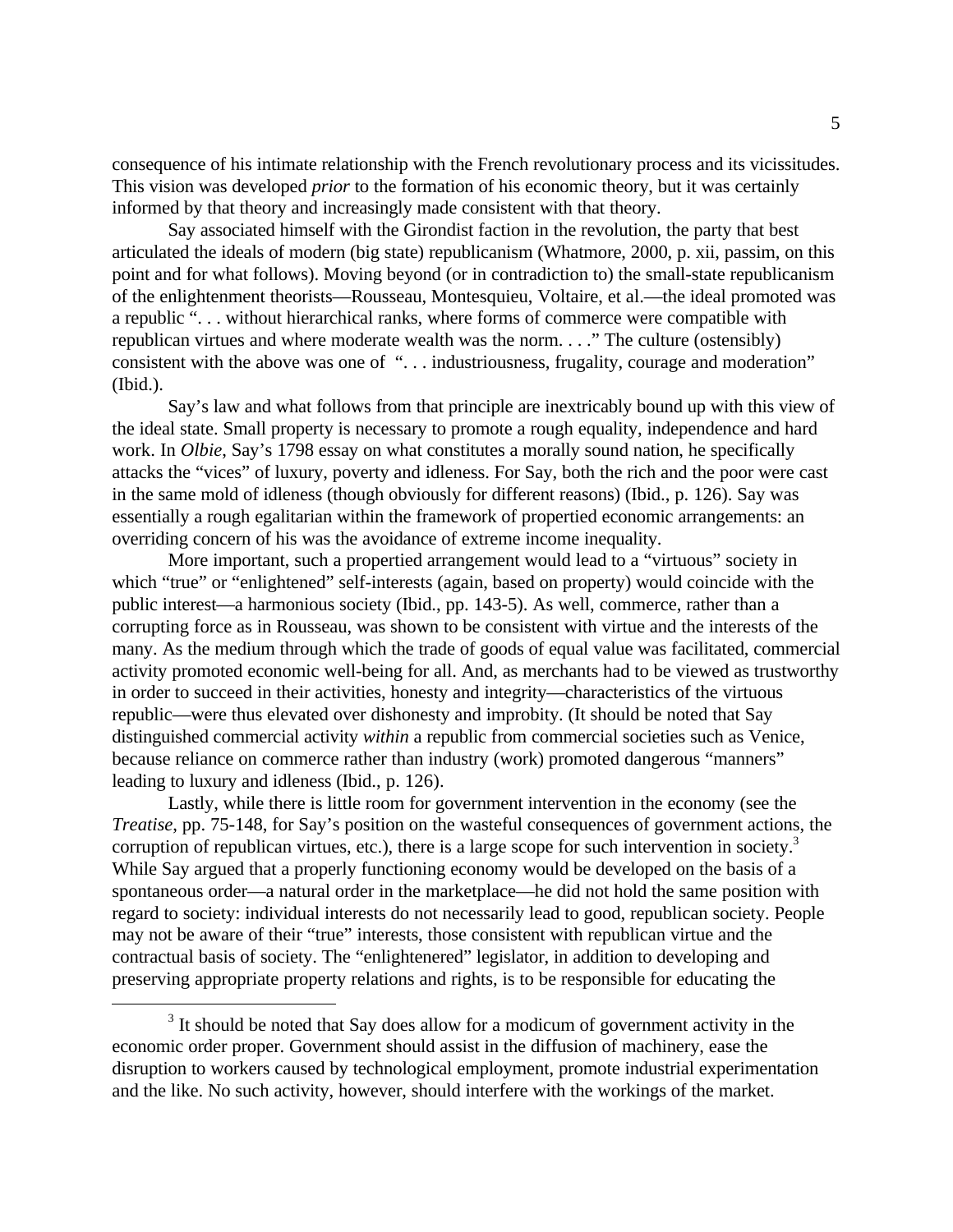"ignorant" sections of the population through a broadly defined educational program, including both rewards and punishment— a "civil code" would coerce proper behavior in those cases where education proves ineffective. In other words, the role of government is to shape the social order to permit the economic order to fulfill its republican economic objectives (Forget, 2001).

Students of American economic and political thought will recognize that Say's program is very similar to that of Thomas Jefferson's vision of an agrarian democracy as the preferred society of the United States. In fact, Jefferson read Say, preferring his work to that of Adam Smith (Hofstadter, 1941, p. 396). This is not to argue that Jefferson was directly influenced by Say; he had, after all, developed his ideas decades before Say wrote his *Treatise.* However, the main thrust of Jefferson's agenda, particularly in line with the notion of a virtuous republic, bears a striking resemblance to that of Say. From his *Notes on Virginia:*

> Those who labor in the earth are the chosen people of God. . . . It is the focus in which he keeps alive that sacred fire, which otherwise might escape from the face of the earth. Corruption of morals in the mass of cultivators is a phenomenon of which no age nor nation has furnished an example. It is the mark set on those, who, not looking up to heaven, to their own soil and industry, as does the husbandman, for their subsistence, depend for it on casualties and caprice of customers. Dependence begets subservience and venality, suffocates the germ of virtue, and prepares fit tools for the designs of ambition. . . . (T)he proportion which the aggregate of the other classes of citizens bears in any State to that of its husbandmen, is the proportion of its unsound to its healthy parts, and is a good enough barometer whereby to measure its degree of corruption (Jefferson, in Padover, 1943, p. 678).

For Jefferson and Say, there was a distinct relationship between the organization of the economy and the social health of the larger society. Both authorities saw an economy of small producers with (generally) inviolate individualized property rights as the frame on which would be built the virtuous society. The point that is important for this essay is that Say (like Jefferson and others) modeled an economy that would, at least so he thought, conform to a larger vision of a virtuous society. Say (as Jefferson) was a utopian: virtue was specified; an economy with particular characteristics was then shown to conform to that specification. And this economy revolved around "Say's Law."

## The Keynesian Criticism

Contrary to the standard interpretation, Keynes's main criticism of "Say's Law" did not hinge on the logic of the argument. True, in *The General Theory* (and elsewhere) there is an argument against Say's aggregate supply-aggregate demand formulation, but this is not the essential point made by Keynes (and others). That point is this: Say's economy is *not* the economy he claims to be analyzing, and it is *not* the economy that exists.

Say's economy is constructed on the basis of a society comprised of petty producers engaged in bartering products of different use values. The whole point of production is to gain use value in the form of goods produced by others. Money arises more or less spontaneously, simply as a medium to facilitate the more fundamental barter relationships. This foundation, and what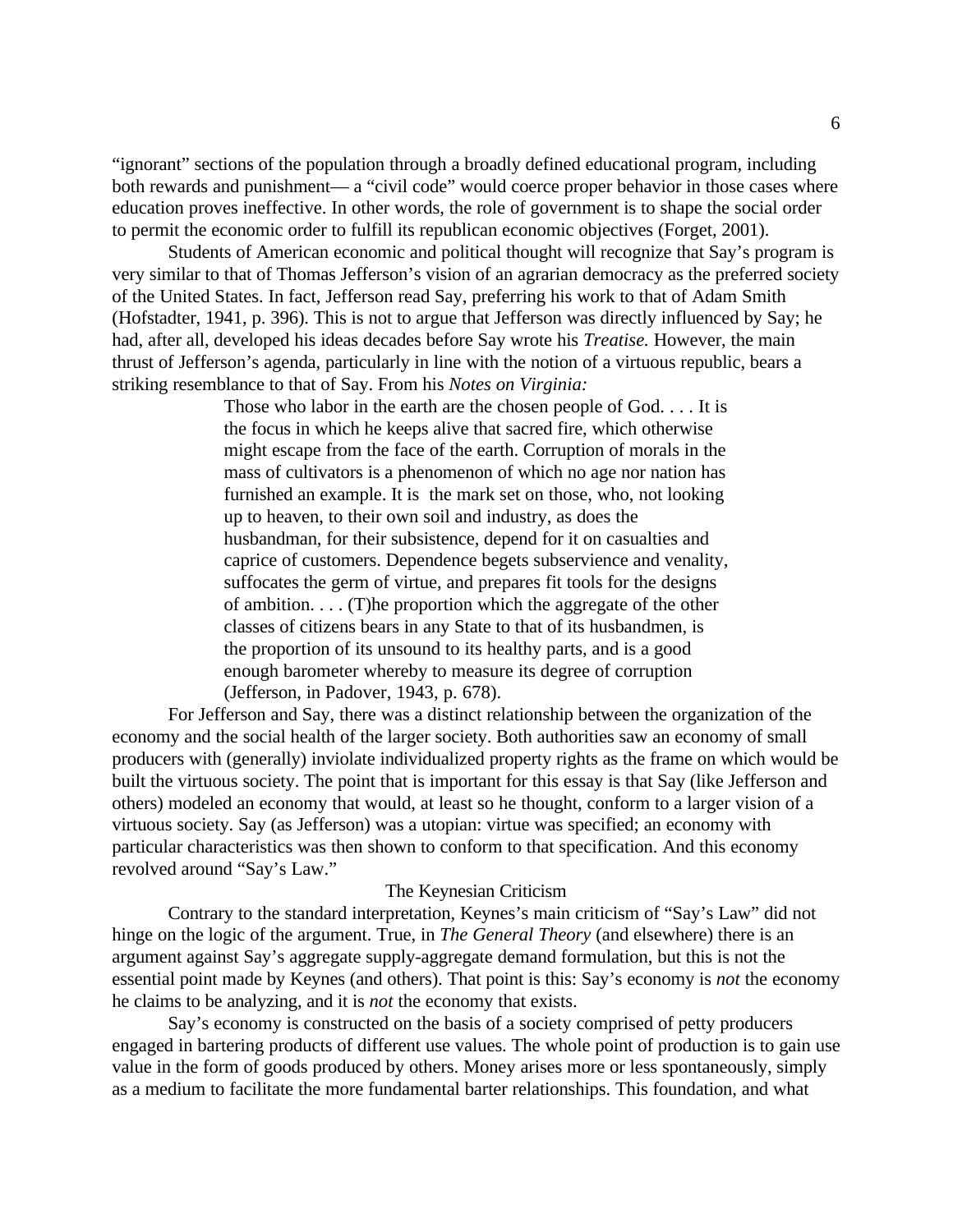follows from it, is the heart of conventional (neoclassical) economic theory, and periodically one finds an explicit statement to this effect:

> Inconvenient as barter obviously is, it represents a great step forward from a state of self-sufficiency in which every man had to be a jack-of-all-trades and master of none. . . . If we were to construct history along hypothetical, logical lines, we should naturally follow the age of barter by the age of commodity money. Historically, a great variety of commodities has served at one time or another as a medium of exchange. . . . The age of commodity money gives way to the age of paper money. . . .Finally, along with the age of paper money, there is the age of bank money. . . . (Samuelson, 1973, pp. 274-6).

The scenario that captures this view of the economy is  $C - C'$ , where C and C' represent commodities of different use values—iron and corn.<sup>4</sup> When money is introduced, the formulation is modified to C-M-C'. No change in the fundamental relationship occurs; money simply facilitates the exchange (trading) process. Since the object of the economic process is production for consumption, no general overproduction is possible. As long as the use value contained in the product is deemed reasonable from a consumer's perspective, buyers will always be found, though relative prices may have to adjust to allow all output to eventually be exchanged. General overproduction is impossible.

However, in a monetary (or capitalist) economy, the proper formulation is M-C-M' where the object of production is not the exchange for goods of different use values, but money. Essentially, the whole point of production is that the money at the end of the production-exchange

<sup>&</sup>lt;sup>4</sup> Technically, it is not commodities that are traded but products. The technical distinction between products and commodities in found in Marx when he contrasts the *trade* of use values with the *exchange* of commodities. For Say, and neoclassical economists in general, trade and exchange are conflated so that all trade is exchange. I don't want to pursue this point here, but see Marx, N.D. [1867], p. 43 ff., passim. Also, Polanyi, 1971 [1957], is very clear on this issue.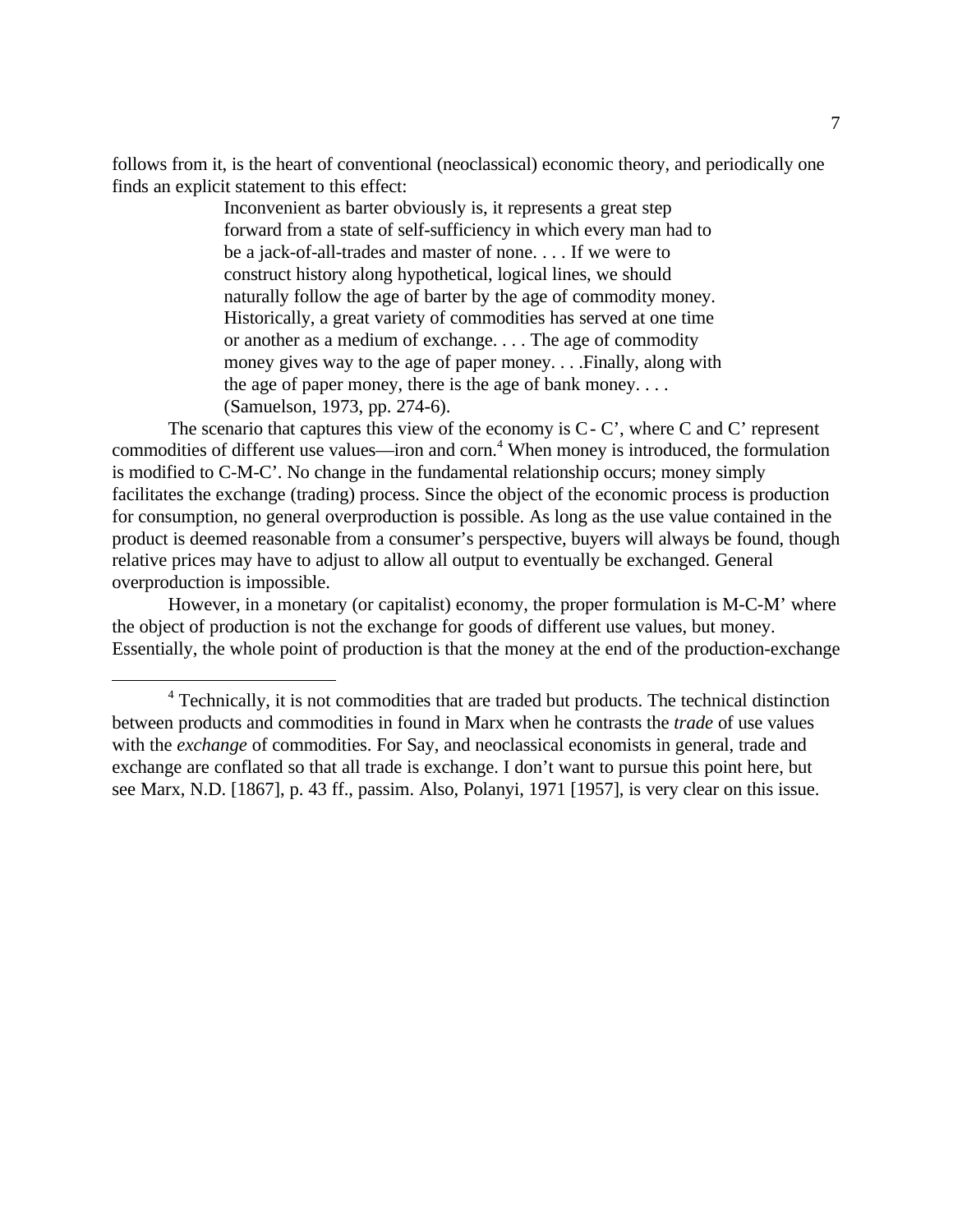process  $(M')$  is greater than that at the beginning of the process  $(M)$ . Capitalists borrow to purchase inputs, which are used to produce output, which is sold to generate more money. Debts can then be cleared and the process repeated. Says Keynes:

> I define a *barter* economy as one in which the factors of production are rewarded by dividing up in agreed proportions the actual output of their co-operative efforts. . . . Since this economy does not exclude the use of money for purposes of transitory convenience, it might perhaps be better to call it a *real-wage*, or a *co-operative economy* as distinct from an *entrepreneur economy*. In a barter. . . economy only miscalculation or stupid obstinacy can stand in the way of production, if the value of the expected real product exceeds the real costs. But in a monetary. . . economy this is not so—the volume of output which will yield the maximum value of product in excess of real costs may be 'unprofitable'. . . .

> The distinction between a co-operative economy and an entrepreneur economy bears some relation to a pregnant observation made by Karl Marx. . . . He pointed out that the nature of production in the actual world is not, as economists seem often to suppose, a case of C-M-C'. . . . That may be the standpoint of the private consumer. But it is not the attitude of *business*, which is a case of M-C-M', i.e. of parting with money for commodity. . . in order to obtain more money. This is important for the following reason.

> The classical theory supposes that the readiness of the entrepreneur to start up a productive enterprise depends on the amount of value in terms of product which he expects to fall to his share; i.e. that only an expectation of more *product* for himself will induce him to offer more employment. But in an entrepreneur economy this is a wrong analysis of the nature of business calculation. An entrepreneur is interested. . . in the amount of *money* which will fall to his share. He will increase his output if by so doing he expects to increase his money profit, even though this profit represents a smaller quantity of product than before. . . .

> It is these fundamental divergences at the outset which make it impracticable to start with the classical theory and then, at an advanced stage of the argument, to adapt its conclusions to the vagaries of an Entrepreneur Economy (Keynes, 1979 [1933], pp. 66-7; 81-3; emphasis in original).

In a monetary economy, the objective of the economic process is *not* the production of products (use values) as in Say. Rather, it is the production of profit. This requires the exchange of commodities so that the potential income contained in the product can be realized in money form. The economic process starts with debt (money) advanced to labor and the owners of purchased machinery, etc., prior to the creation of output. Use values are then created, but these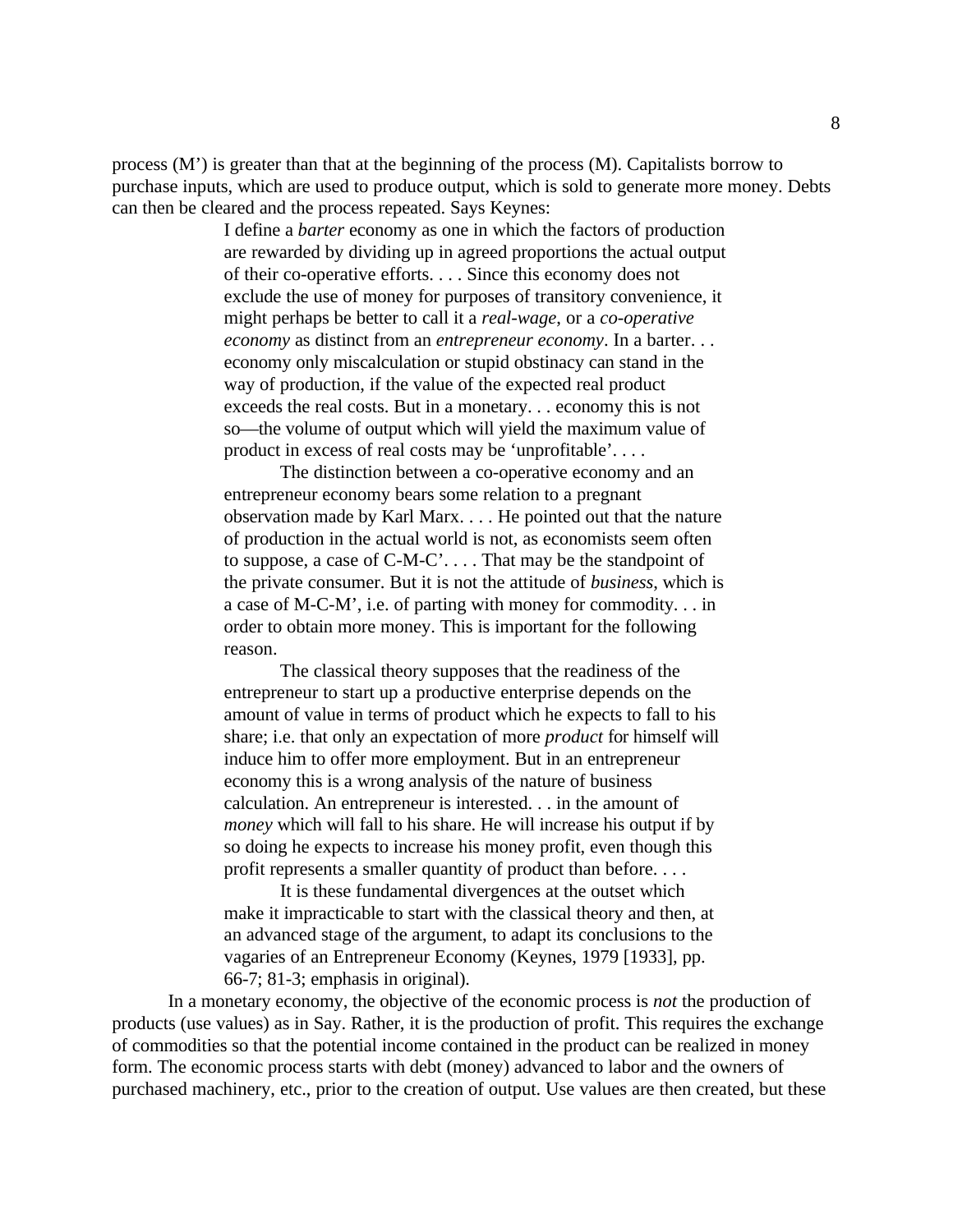are useless in themselves to capitalists (or entrepreneurs, in Keynes' terms). Use values must first be converted into money so that debts can be cleared; they can then be used to satisfy the physical requirements of consumption and further production (capital goods). In a very perceptive analysis of *The General Theory*, Dudley Dillard observed: "Real goods appear to the individual producer as an artificial form of wealth until they are converted into money which appears as real wealth to the individual producer." For the community, however, goods *are* real wealth and money is artificial (Dillard, 1954, pp. 28-29).

But the above relationship poses a fundamental problem. In order to survive, propertyless workers must have access to goods and services provided by the owners of capital assets. These owners, of course, require the work effort of labor if output is to be produced. However, the owners of assets may not permit workers to use these assets if the owners are uncertain as to whether they can sell output profitably at some point in the future. In other words, uncertainty, time, and judgement are all linked to money, and money, then, is the linchpin around which the possibility of "gluts" revolves.

For Keynes, money is not a medium of exchange (though it may serve that purpose); it is debt:

> A money of account comes into existence along with debts, which are contracts for deferred payment, and price lists, which are offers of contracts for sale or purchase. Such debts and price lists . . . can only be expressed in terms of a money of account.

Money itself, namely that by delivery of which debt contract and price contracts are *discharged* . . . derives its character from its relationship to the money of account, since the debts and prices must first have been expressed in terms of the latter. . . . Money proper . . . can only exist in relation to a money of account (Keynes, 1971 [1930], p. 3; emphasis in original).

Consequently, Keynes' argument takes us into a world of historical time and fundamental (non-probabilistic) uncertainty:

> Why would anyone outside a lunatic asylum wish to use money as a store of wealth? Because, partly on reasonable and partly on instinctive grounds, our desire to hold money as a store of wealth is a barometer of the degree of our distrust of our own calculations and conventions concerning the future (Keynes, 1973 [1937], Part II, pp. 115-16).

*(T)he importance of money essentially flows from its being a link between the present and the future* (Keynes, 1973 [1936], p. 293; emphasis in original).

Since the future cannot be known, one cannot rationally undertake a calculation in the present on the basis of unknowable future relative prices. The property owner must part with liquidity now in order to produce goods that are to be sold tomorrow if the owner is to survive as a capitalist. Hence, in a monetary economy, "animal spirits"—what one *believes* the future holds—are of overwhelming importance in making decisions as to the level of investment, production, etc. And, if animal spirits are dim, production falters and propertyless workers find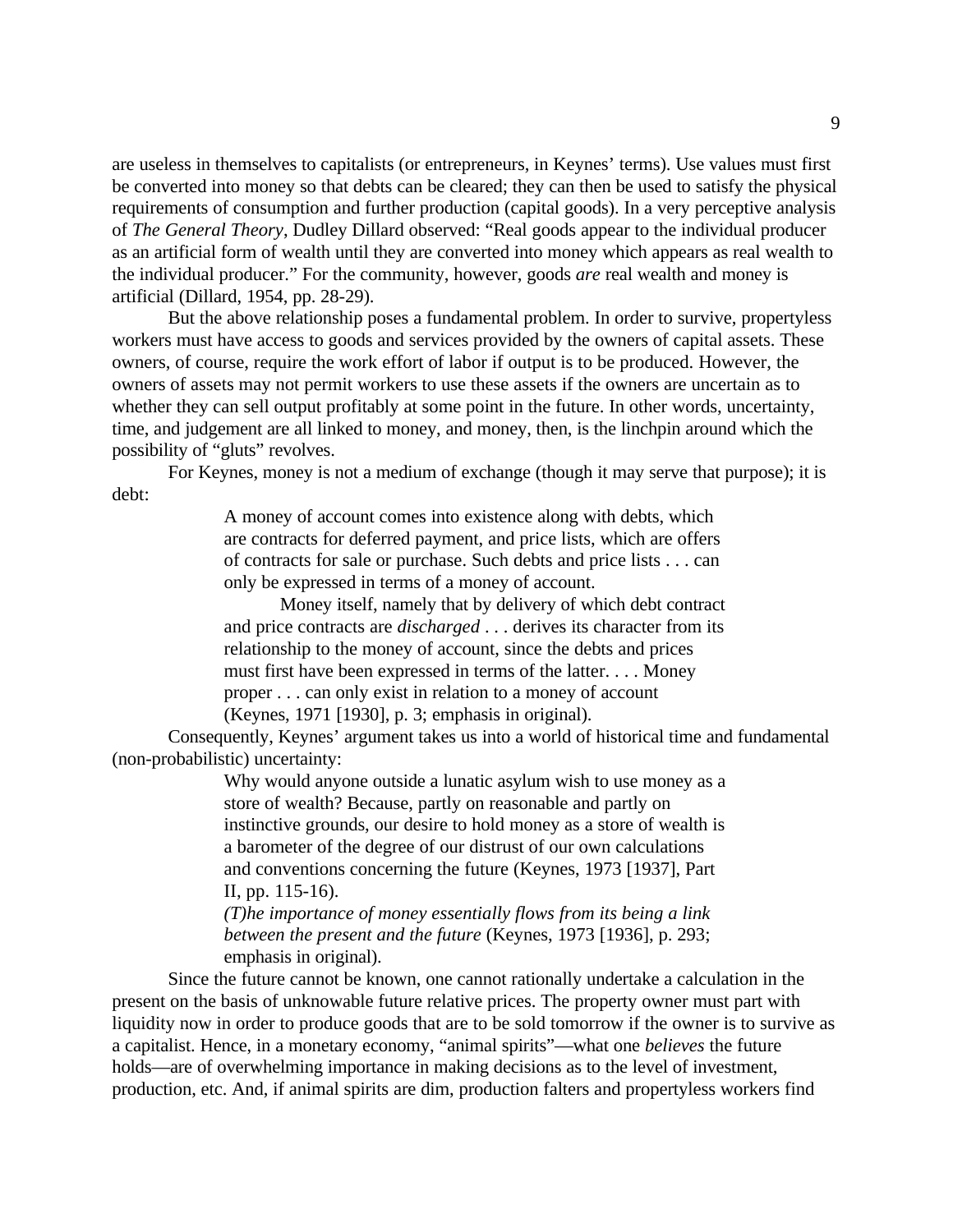themselves short of the products they require for survival.

In a Keynesian economy, then—unlike Say's economy—money cannot be neutral: money does affect output, and thus employment.

## Conclusion

The ongoing theoretical debate between followers of Say and those of Keynes is not founded on technical issues surrounding aggregate supply and demand, self-adjusting equilibrating processes through markets, and so on. These issues may be what the participants believe to be the points of contention. Such issues, however, cannot be understood outside of the contexts of the quite different economies that form the foundation from which the technical arguments follow. Say's economy is necessarily one of a hypothetical nature where individualized property owners produce output to trade for goods containing use values appropriate to their requirements. It is a "peasant," barter economy where money is introduced as a means of exchange only *after* the fundamental exchange relationships have been established. One does not need money to determine equilibrium relative prices, etc.; money is a convenience only. In such an economy, "products" can never be overproduced; producers will always consume so that supply creates its own demand.

Further, Say's hypothetical economy is contained within a larger vision of a virtuous society, defined as one where the various attributes of virtue (hard work, etc.) are predicated upon and consistent with individualized property. And this idealized vision of society *preceded* the development of Say's economic theory: Say's economy was molded to satisfy the more important requirements of what he considered to be the ideal forms of social organization and behavior.

Keynes' economy, on the other hand, is consistent with a monetary economy in which workers are separated from the means of production, where debt is a necessary aspect of the production process, and where decisions to try to preserve the monetary value of capital assets may create a condition of insufficient aggregate demand and result in depression as a normal feature of the economy. For Say, government intervention in the economy would cause disruption of an otherwise smoothly functioning, full-employment system. For Keynes, such intervention was necessary to compensate for the innate deficiencies of a monetary economy. This conclusion was not the result of hypothesizing a particular economic organization to

generate pre-determined objectives, but the outcome of an examination of a monetary economy as it actually was.